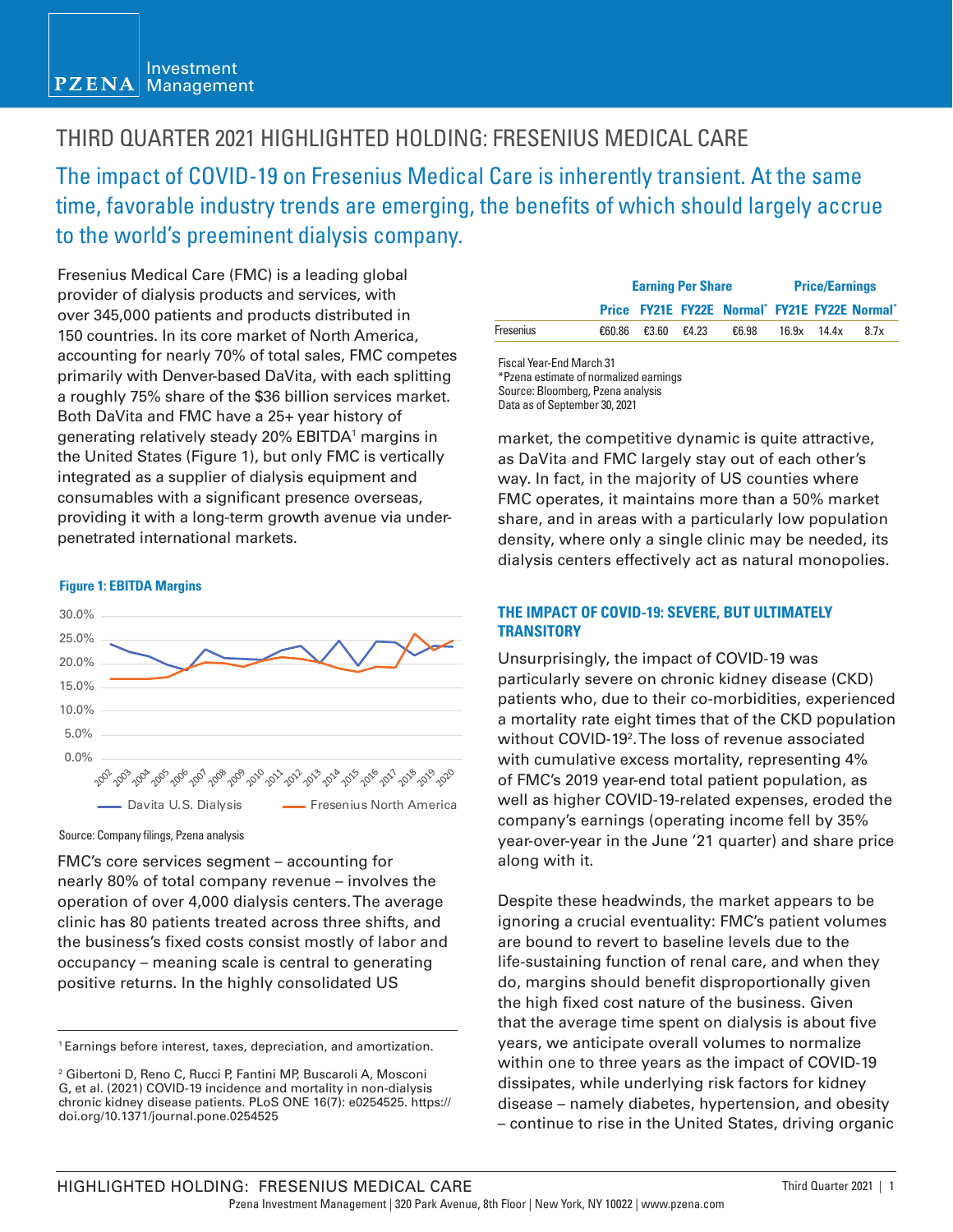## HIGHLIGHTED HOLDING CONT

growth. There are already tangible signs that FMC's patient population is stabilizing, with excess mortality markedly declining from its peak level of 3,705 in 4Q20 to 1,489 in 2Q21, no doubt a function of an improving patient vaccination rate.

Although cost inflation–resulting from higher wages and elevated freight rates, supplies, and chemical pricing–is pressuring margins today, historically, the company has mitigated margin pressures through efficiency initiatives and by leveraging its scale to renegotiate commercial contracts with payers and secure higher reimbursement rates – though it will take some time for this to flow through the income statement because higher reimbursements generally lag cost inflation.

We also believe investors are overlooking FMC's long-term growth opportunities, which include homebased dialysis services, value-based care programs, and continued expansion outside of North America.

#### **LONG-TERM HEALTH TRENDS DRIVE GROWTH**

Primarily due to an aging population, CKD is projected to become even more prevalent in the United States, with the CDC expecting 16% of the over-30 population to suffer from the illness by the year 2030, up from 14% in 2020<sup>3</sup>. The prevalence of end-stage renal disease (ESRD), which can materialize from CKD and requires dialysis and/or transplant, has predictably grown as CKD became more common, and the number of patients with ESRD is expected to increase between 29% and 68% from 2015 to 2030.4

In addition, researchers are still learning about COVID-19's potential long-term effects. As it pertains to kidney problems, a recent study involving 1.7 million patients published in the Journal of the American Society of Nephrology found that between one and six months after being infected, people who recovered from COVID-19 were 35% more likely to have renal damage or an overall decline in kidney function than those who were not infected<sup>5</sup>.

#### **CAPITALIZING ON SECULAR SHIFTS**

As part of the company's renal care continuum strategy, FMC will look to capitalize on the growing penetration of home dialysis. Currently, about 14% of FMC's patients dialyze at home (up from 10% in 2016), and the company is targeting 25% by 2022 – a goal of the 2019 Advancing American Kidney Health Executive Order. The economics of home dialysis are attractive even with the resulting lower clinic utilization, as per patient revenues are comparable to in-clinic, yet at a lower cost for FMC to serve. Also, lower capital expenditures associated with clinic build-outs should provide an ongoing tailwind for free cash flow. The most appealing aspect of dialyzing at home, however, is the improvement in patient outcomes that comes from facilitating an additional procedure each week. The added treatment will also likely drive more high-margin consumable sales for FMC, currently constituting about 21% of revenue.

The value-based care (VBC) paradigm shift is also a promising development that has the potential to boost FMC's business while simultaneously lowering healthcare costs. A VBC contract is essentially a capitated payment model, in which–in addition to providing dialysis care on a fee-forservice basis–FMC assumes responsibility for managing the ESRD patient's non-dialysis expenses, including hospitalizations, capturing a targeted margin of 5-6% on those dollars of medical spend by driving better outcomes, and thus, savings. The VBC model is effective because it incentivizes FMC to use its proximity to the end patient to deliver better care; and FMC's clinical staff are certainly better-positioned than the insurance carrier to detect signs of potential complications, and to

<sup>&</sup>lt;sup>3</sup> Centers for Disease Control and Prevention. Chronic Kidney Disease Surveillance System–United States. website. http://www.cdc.gov/ckd

<sup>4</sup> McCullough KP, Morgenstern H, Saran R, Herman WH, Robinson BM. Projecting ESRD Incidence and prevalence in the United States through 2030. J Am Soc Nephrol. 2019 Jan;30(1):127-135. doi: 10.1681/ASN.2018050531. Epub 2018 Dec 17. PMID: 30559143;

PMCID: PMC6317596.

<sup>5</sup> Patient Activation Measure in Dialysis Dependent Patients in the United States

<sup>6</sup> United States Renal Data System. 2018 USRDS annual data report: Epidemiology of kidney disease in the United States. National Institutes of Health, National Institute of Diabetes and Digestive and Kidney Diseases, Bethesda, MD, 2018.

Publications based on USRDS data reported in the Annual Data Report or on the USRDS web site or supplied upon request must include the above citation and the following notice: The data reported here have been supplied by the United States Renal Data System (USRDS). The interpretation and reporting of these data are the responsibility of the author(s) and in no way should be seen as an official policy or interpretation of the U.S. government.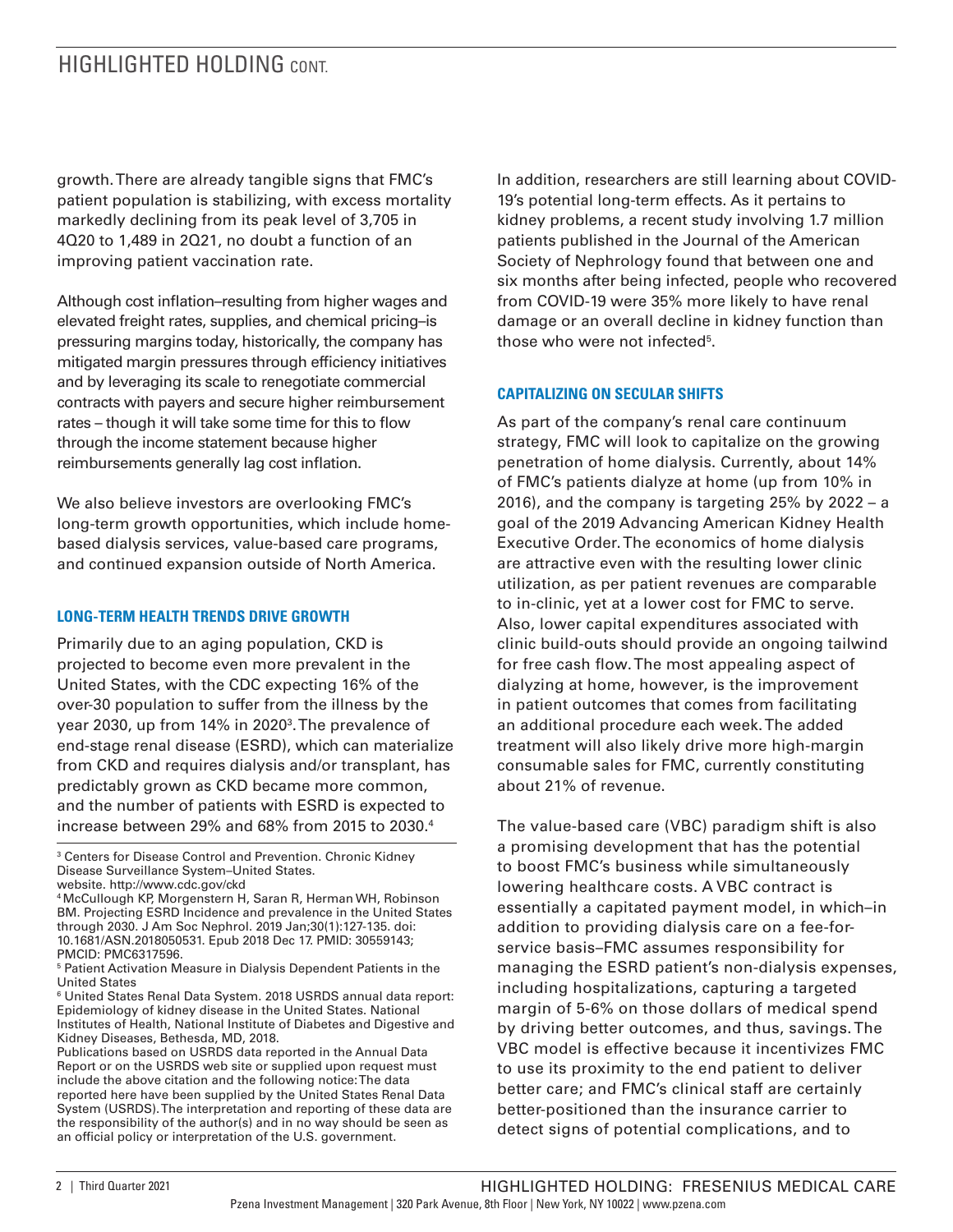# HIGHLIGHTED HOLDING CONT

intervene before serious (and expensive) adverse developments occur. VBC is still in its infancy, but the move to a "pay-for-performance" model is an important initiative in containing costs for people suffering with renal failure, who only make up 1% of the US Medicare population, but account for 7% of the Medicare budget<sup>6</sup>. As such, we believe VBC plans will become more common over time, and we estimate that the transition could boost FMC's EBITDA by up to 25%.

#### **SIGNIFICANT OPPORTUNITIES BEYOND NORTH AMERICA**

FMC's 50,000 hemodialysis machines, located in 50 different countries, treat more than half of the world's dialysis patients. Possessing the largest worldwide vertically integrated dialysis network provides FMC with a viable path to international expansion for dialysis services, which have not yet experienced the maturation and consolidation of the North American market. FMC will focus on entering markets first as a dialysis supplier; then, as they learn local market dynamics, prudently expand downstream into clinical services.

#### **SUMMARY**

A deep dive into FMC's business reveals an attractive growth profile based on secular trends that we believe other investors – who remain sidelined due to

short term headwinds – are largely underappreciating. FMC has maintained a strong balance sheet while generating considerable cash flow over the past year, despite an extremely challenging environment. Yet the market is ascribing a multiple to the stock that assumes long-term earnings deterioration, not the growth that we're expecting (Figure 2). The timing of a normalization of FMC's elevated excess mortality rate is unknown, but one thing is almost certain: reliable, effective, and high-quality renal care will remain essential, and we believe Fresenius Medical Care is the world's best-positioned provider to meet those needs. Trading at 8.7x our estimate of normalized earnings, we view Fresenius as a compelling value opportunity.



#### **Figure 2: Annual Operating Income**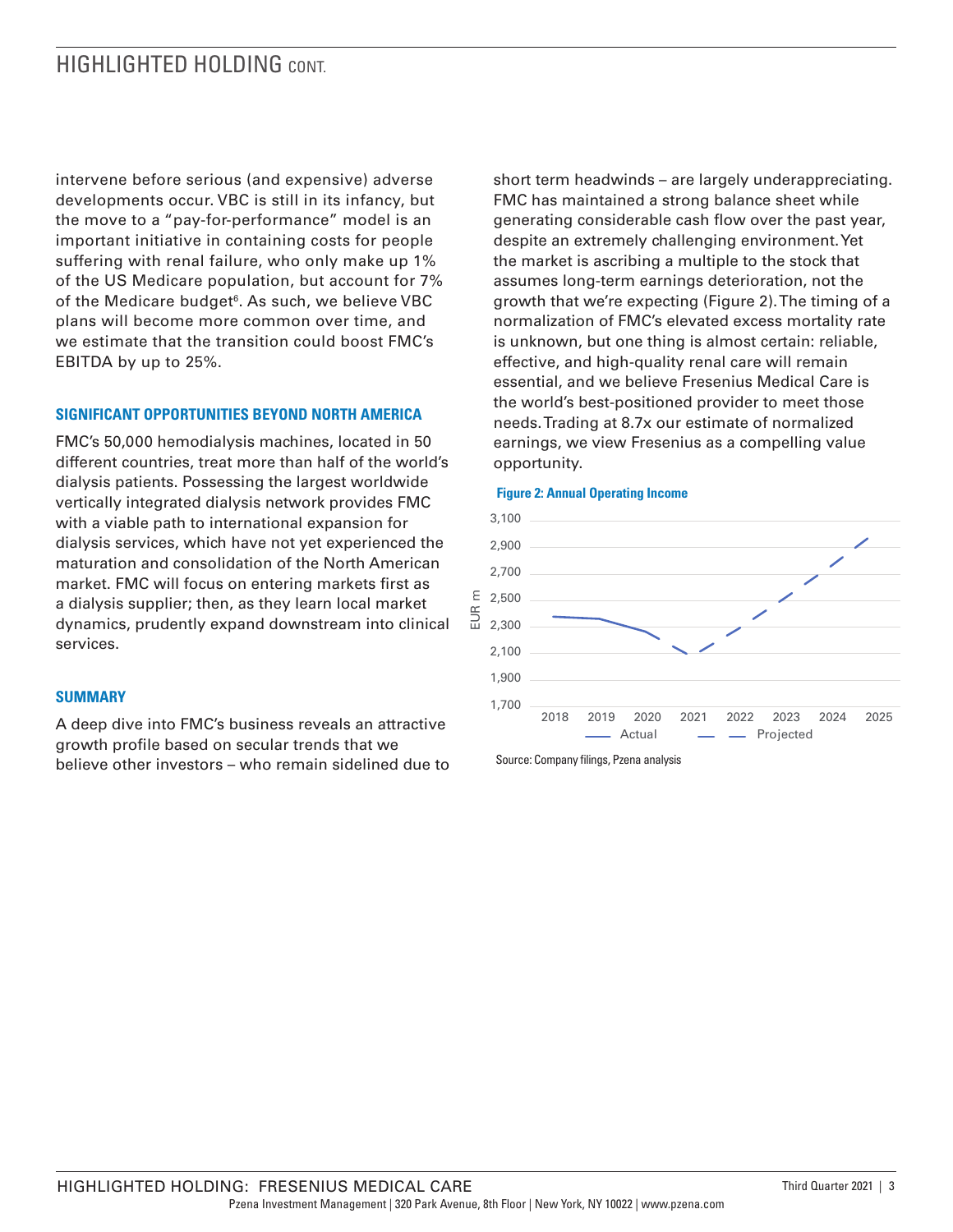# FURTHER INFORMATION

*These materials are intended solely for informational purposes. The views expressed reflect the current views of Pzena Investment Management ("PIM") as of the date hereof and are subject to change. PIM is a registered investment adviser registered with the United States Securities and Exchange Commission. PIM does not undertake to advise you of any changes in the views expressed herein. There is no guarantee that any projection, forecast, or opinion in this material will be realized. Past performance is not indicative of future results. All investments involve risk, including risk of total loss.*

*This document does not constitute a current or past recommendation, an offer, or solicitation of an offer to purchase any securities or provide investment advisory services and should not be construed as such. The information contained herein is general in nature and does not constitute legal, tax, or investment advice. PIM does not make any warranty, express or implied, as to the information's accuracy or completeness. Prospective investors are encouraged to consult their own professional advisers as to the implications of making an investment in any securities or investment advisory services.*

*The specific portfolio securities discussed in this presentation are included for illustrative purposes only and were selected based on their ability to help you better understand our investment process. They were selected from securities in one or more of our strategies and were not selected based on performance. They do not represent all of the securities purchased or sold for our client accounts during any particular period, and it should not be assumed that investments in such securities were or will be profitable. PIM is a discretionary investment manager and does not make "recommendations" to buy or sell any securities. There is no assurance that any securities discussed herein remain in our portfolios at the time you receive this presentation or that securities sold have not been repurchased.*

*Fresenius Medical Care was held in our Global Value, International Value, International Focused Value, European Focused Value, Large Cap Focused Value, Large Cap Value, Focused Value, Mid Cap Focused Value, and other strategies during the third quarter of 2021.*

### *For U.K. Investors Only:*

*This financial promotion is issued by Pzena Investment Management, Ltd. ("PIM UK"). PIM UK is a limited company registered in England and Wales with registered number 09380422, and its registered office is at 34-37 Liverpool Street, London EC2M 7PP, United Kingdom. PIM UK is an appointed representative of Mirabella Advisers LLP, which is authorised and regulated by the Financial Conduct Authority. The Pzena documents are only made available to professional clients and eligible counterparties as defined by the FCA. Past performance is not indicative of future results. The value of your*  investment may go down as well as up, and you may not receive upon redemption the full amount of your original *investment. The views and statements contained herein are those of Pzena Investment Management and are based on internal research.* 

#### *For Australia and New Zealand Investors Only:*

*This document has been prepared and issued by Pzena Investment Management, LLC (ARBN 108 743 415), a limited liability company ("Pzena"). Pzena is regulated by the Securities and Exchange Commission (SEC) under U.S. laws, which differ from Australian laws. Pzena is exempt from the requirement to hold an Australian financial services license in Australia in accordance with ASIC Corporations (Repeal and Transitional) Instrument 2016/396. Pzena offers financial services in Australia to 'wholesale clients' only pursuant to that exemption. This document is not intended to be distributed or passed on, directly or indirectly, to any other class of persons in Australia.*

*In New Zealand, any offer is limited to 'wholesale investors' within the meaning of clause 3(2) of Schedule 1 of the Financial Markets Conduct Act 2013 ('FMCA'). This document is not to be treated as an offer, and is not capable of acceptance by, any person in New Zealand who is not a Wholesale Investor.*

### *For Jersey Investors Only:*

*Consent under the Control of Borrowing (Jersey) Order 1958 (the "COBO" Order) has not been obtained for the circulation of this document. Accordingly, the offer that is the subject of this document may only be made in Jersey where the offer is valid in the United Kingdom or Guernsey and is circulated in Jersey only to persons similar to those to whom, and in a manner similar to that in which, it is for the time being circulated in the United Kingdom, or Guernsey, as the case may be. The directors may, but are not obliged to, apply for such consent in the future. The services and/or products discussed herein are only suitable for sophisticated investors who understand the risks involved. Neither Pzena Investment Management, Ltd. nor Pzena Investment Management, LLC nor the activities of any functionary with regard*  to either Pzena Investment Management, Ltd. or Pzena Investment Management, LLC are subject to the provisions of the *Financial Services (Jersey) Law 1998.*